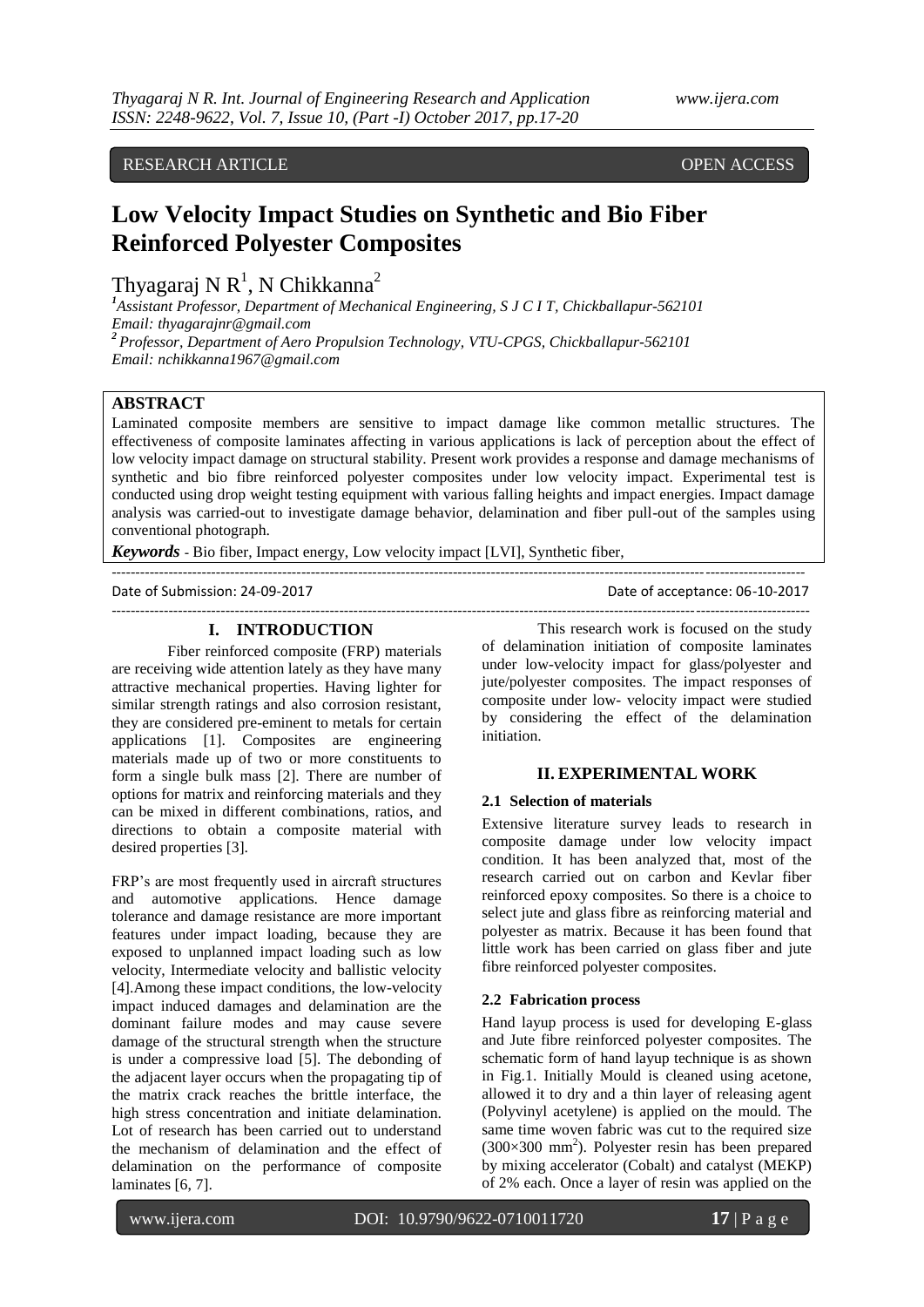mould using bristle brush, woven roving placed on it and it was continued until all layers. The layers are consolidated and air bubbles are removed by squeezing using the hand roller and the mould was closed, allowed to cure for 24 hours. After laminate preparation test specimens are cut into required dimensions.



**Fig.1**Hand layup process

### **2.3 Low velocity impact test (Drop weight test)**

The low velocity impact test was conducted on glass/polyester and jute/polyester composite specimens. The test specimens were prepared according to author Cantwell [5] and test was conducted by prepared set-up. The weight of the impactor selected for test is 1 kg for bare visibility of damage zone. The impact energy was achieved through varying the impactor falling height. The test coupon of 75 mm x 75 mm was placed in a rigid steel frame fixture. The test started with placing the specimen in the fixture and increasing the falling height. The tup was realised from the height, fell on the specimen. After that, specimen removed from the fixture and the damage area was measured. The energy absorbed by the specimens is obtained by the oscilloscope. Details of low velocity impact test have been tabulated in Table 1.

**Table 1.** Details of low velocity weight impact test

| SI.<br>No. | <b>Impactor</b><br>Weight(kg) | <b>Falling</b><br>Height<br>(mm) | <b>Impactor</b><br><b>Velocity</b><br>(m/s) | Impact<br><b>Energy</b><br>$\bf (J)$ |
|------------|-------------------------------|----------------------------------|---------------------------------------------|--------------------------------------|
|            |                               | 407                              | 2.8                                         |                                      |
|            |                               | 611                              | 3.46                                        |                                      |
|            |                               | 814                              | 4.0                                         |                                      |
|            |                               | 1020                             | 4.47                                        | 10                                   |

#### **III. RESULTS AND DISCUSSIONS**

The test was conducted for impact energies for 4, 6, 8 and 10 Joules. After the test, damage area was measured and the results were plotted against impact energy as shown Fig.2 (a) and (b). The main parameter that plays a major role in damage is impact energy. The damage area was found maximum for 2 mm thick JFRP and it was completely broken. The Fig. 2(b) shows back suface damage area and was found that, damage area increases with increase in impact energy. The maximum damage area found for impact energy is 10J.







The impact force increases with increasing impact energy for all the specimens as shown in Fig.3. The glass fiber reinforced composites with variable thickness are more influencing on resistance to impact forces. The impact forces linearly increase with increasing impact energy. The glass fiber reinforced polymers have higher strength and hence it has higher resistance to impact forces.

Fig. 4 shows the energy absorption against the impact energy level. The absorption energy is directly proportional to impact energy level in all type of specimens. Similar to previous results it is clear that the glass fiber reinforced specimens shows lower energy absorption and also more resistance to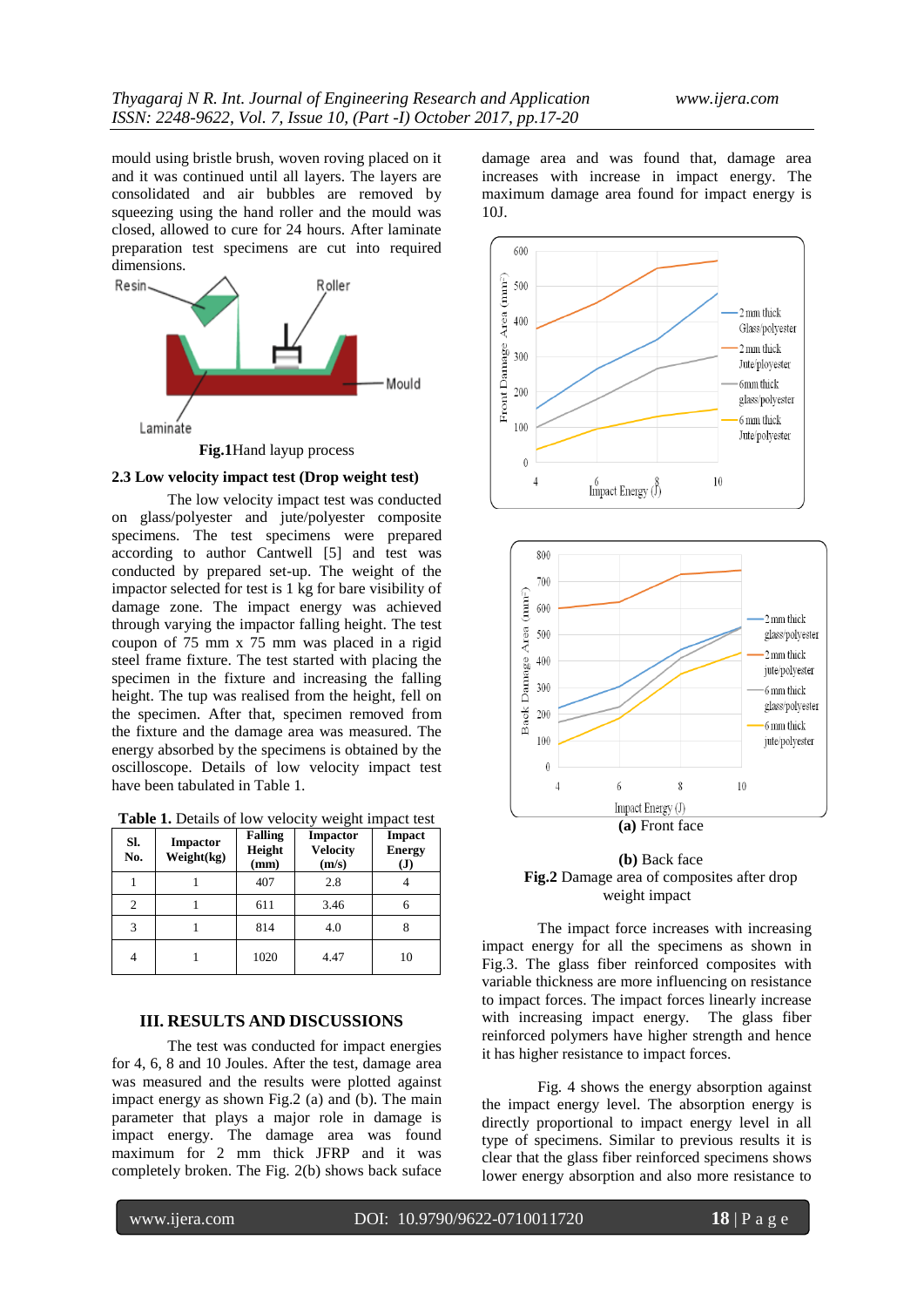impact damages. The change in absorbed energy is found more for 2 mm thick JFRP composite and it is clearly visible that the energy absorbed by the specimen increases as there is an increase in nominal impact energy.













**Fig.5** (b) Absorbed energy versus time



Fig. 6 Back (A) and Front (B) surface damage area under LVIT